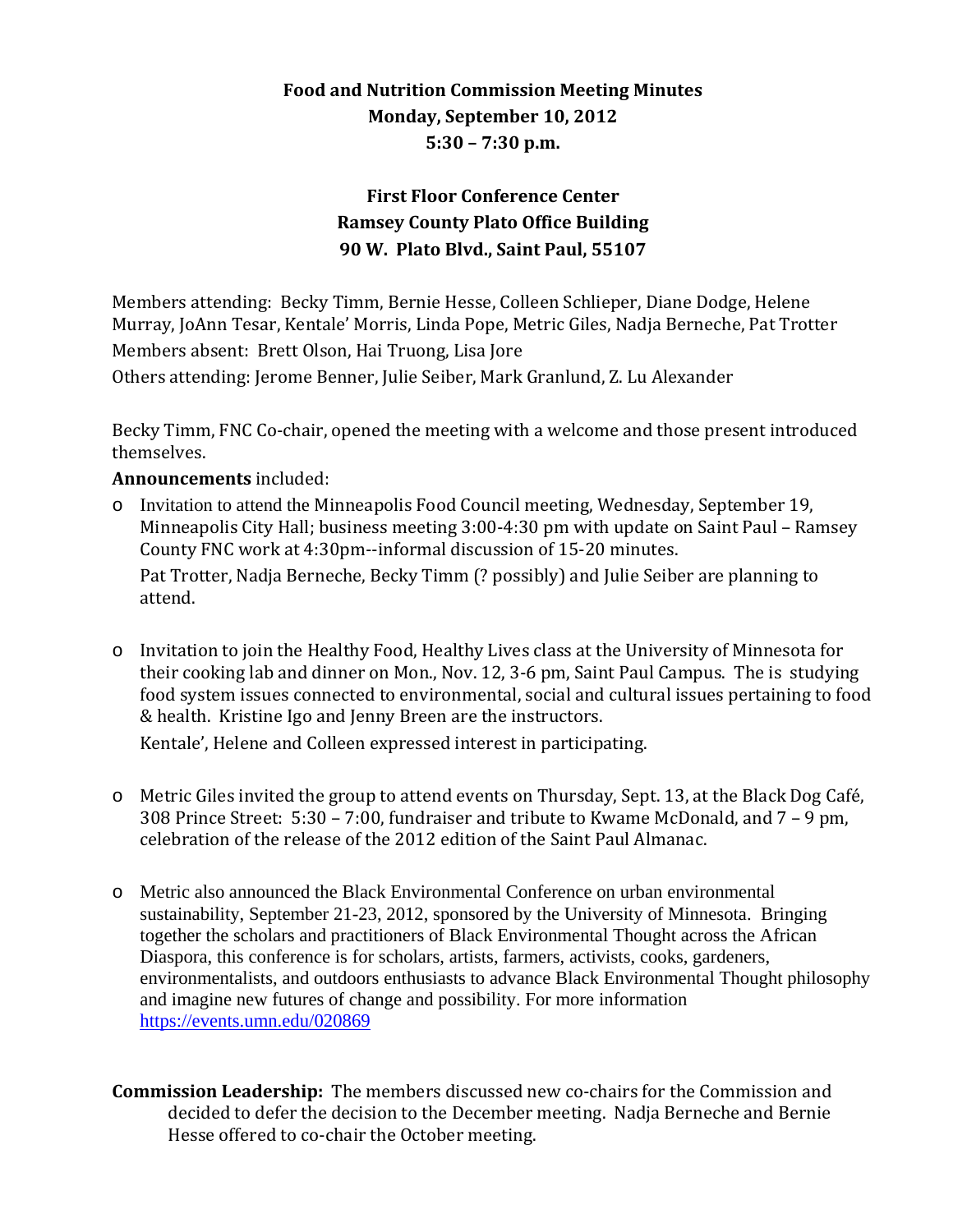- **Food Week Planning**: Members looked at the calendar that was sent with the agenda. Bernie Hesse discussed contacts he has made with students and faculty at Macalester College about their International Roundtable: Feeding the World: Globalization, Food and Agriculture in the 21st Century on October 11 -12. He will follow up to see how the FNC can participate and/or promote this conference. He also met with staff from the Minnesota Grocers Association who will help to arrange for local growers to be featured at local grocery stores. JoAnn Tesar asked that SNAP/WIC/MAC/NAPS outreach be promoted throughout the week. "Affordable" should include options to make healthy food obtainable to the low income people in the community. Julie Seiber will contact Hunger Solutions, the Emergency Foodshelf Network, Department of Human Services and the U of M Extension Service, Ramsey County, to discuss collaboration to make this happen.
- **Awards Program**: Members liked the simplicity of the concept paper for the awards program that was sent with the agenda. After much discussion, the consensus was to move forward with presenting awards to 2 individuals and 2 organizations or businesses in the community who are "every day food heroes" but not to rush to present the awards in October. The FNC wants to make sure that the nomination process reaches a wide audience with enough time to make nominations.
- **The Minnesota Food Access Summit** (Aug.21-23): Nadja, Helene, JoAnn and Julie attended. Part of the program there was about early planning for a Minnesota food charter. Nadja and Helene attended a planning meeting and reported that there will be opportunities for the FNC to engage with the local community in order to provide wide input identifying priorities for different groups of people. A tool kit is being developed for use in convening groups. Some other states, counties and cities have already developed food charters or are working on them and can be seen at their web sites:

<http://www.michiganfood.org/>

<http://www.wvhub.org/wvffc/west-virginia-food-charter> <http://www.championsforhealth.org/jefferson-county-food-policy-council-charter.php>

Jefferson County, Alabama

[http://www.foodsystemcollaborative.org/upload/2971food%20charter%20fact%20sheet%20v](http://www.foodsystemcollaborative.org/upload/2971food%20charter%20fact%20sheet%20v4-1.pdf) [4-1.pdf](http://www.foodsystemcollaborative.org/upload/2971food%20charter%20fact%20sheet%20v4-1.pdf) Sacramento, California

**State Fair Eco Experience tabling:** Nadja, Colleen, and Julie staffed a table on Sunday, Sept. 2 and invited passers-by to respond to the question, "When you think about having a healthy meal, what comes to mind?" Julie will have the answers compiled and provide the summary to the FNC and to the project that Seitu Jones discussed last month involving food and art in Saint Paul.

**Influencing food policy at the state and national level:** Bernie provided a document from the Minnesota House of Representatives summarizing how an issue becomes a law in the state. He mentioned that very few of the bills that are introduced actually are passed and signed into law. Good planning and legwork with legislators can improve the chances of passage. Some examples of